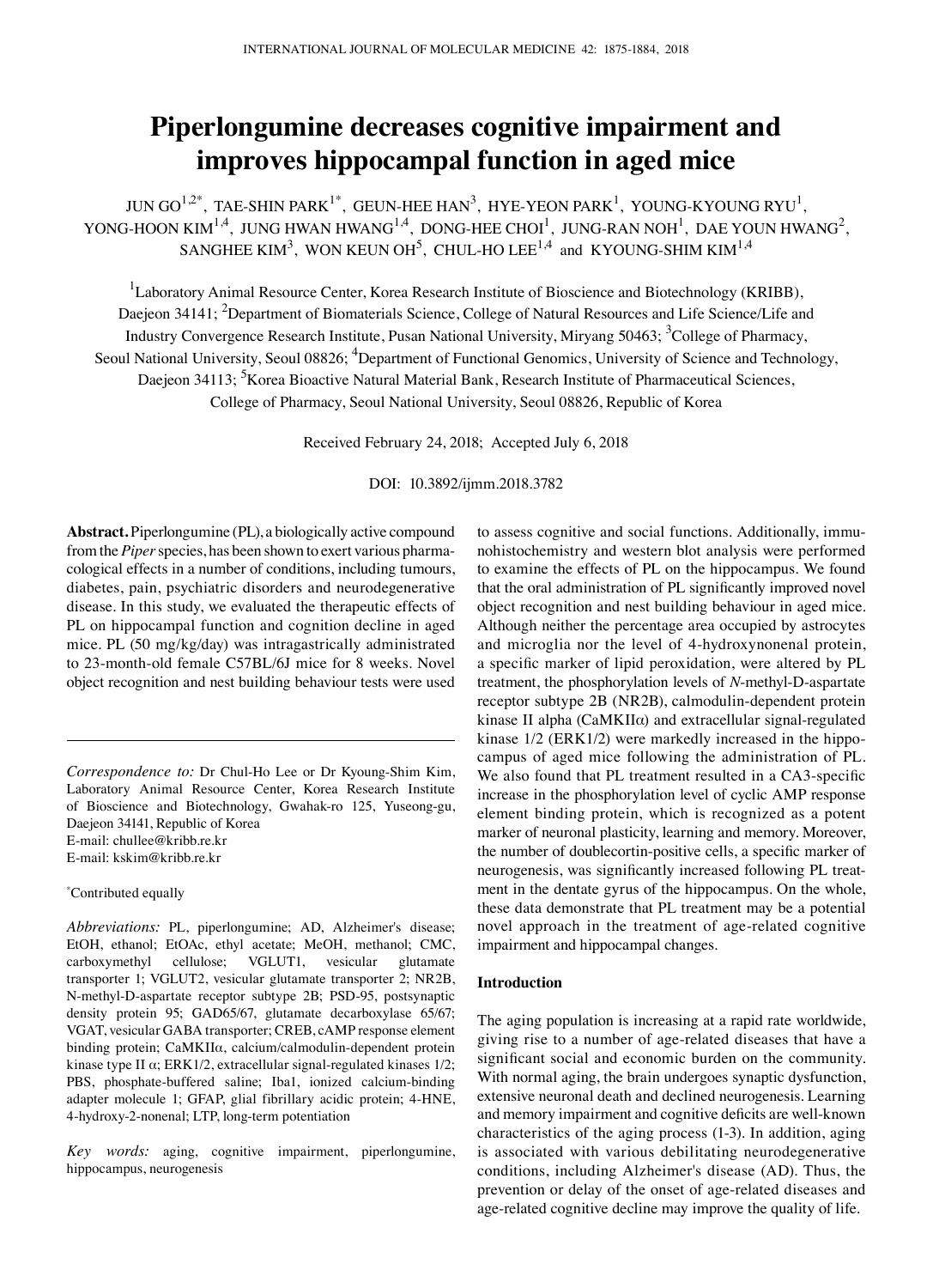The hippocampus, located in the medial temporal lobe of the brain, is crucial for normal learning and memory consolidation. This region is particularly vulnerable to the aging process(2,4). The hippocampus has been shown to undergo several structural and functional changes with age (2). Significant aged-related neuronal atrophy and volume decreases of the hippocampus, as well as hippocampal-dependent learning and memory decline have been demonstrated (5). An upregulation in the levels of of pro‑inflammatory genes and inflammatory parameters has also been observed in the hippocampus during aging (6,7). Additionally, changes in synaptic plasticity have been detected in the hippocampi of aged humans and rodents (8,9). Although the mechanisms underlying age-related synaptic plasticity impairment are still under investigation, dysregulations and alterations in the expression levels of several proteins, that play key roles in synaptogenesis and synaptic stabilization, in the hippocampus have been reported (2,10).

Piperlongumine (PL, 5,6-dihydro-1-[(2E)-1-oxo-3- (3,4,5-trimethoxyphenyl)-2-propenyl]-2(1H)-pyridinone) is a natural alkaloid that can be isolated from the long pepper (*Piper longum* L*.*). PL is found in the fruits and roots of the plant (11). Cumulative evidence has indicated that PL has a number of pharmacological activities, including antidepressant, anxiolytic, anti-fungal, antidiabetic, antinociceptive and antitumour properties (11-16). Moreover, in our previous study, it was demonstrated that administration of PL improves cognitive function in a transgenic mouse model of AD (17). Thus, we hypothesized that PL would enhance cognitive function in aged mice. In the present study, we demonstrate that PL treatment modulates age-related cognitive decline and hippocampal dysfunction in aged mice.

# **Materials and methods**

*Preparation of PL.* PL was isolated from *Piper longum.* Preparation was performed as described in previous studies (17-19). Dried fruits (500 g) of *Piper longum* were extracted with ethyl acetate (EtOH; 1 liter x 3 times) at room temperature for 1 week. The combined EtOH extracts were concentrated to yield a dry residue (32.5 g), which was subsequently suspended in water  $(H<sub>2</sub>O; 500 ml)$  and partitioned with EtOAc  $(3x500 \text{ ml})$ . The partial EtOAc extract  $(6.0 \text{ g})$ , which was subjected to a silica gel column chromatography (CC; 5x40 cm), was eluted with a gradient *n*-hexane/acetone system (20:1 to 1:1) to yield 5 fractions (F1-F5). Fractions F3 and F4 were combined and further applied to a reversed phase- $C_{18}$  CC  $(3x30 \text{ cm})$  with methanol  $(MeOH)/H<sub>2</sub>O (1:1 \text{ to } 9:1)$ . Subfraction F34.3 (60.8 mg) was purified by high-performance liquid chromatography [mobile phase: MeOH in  $H_2O$  containing (0‑40 min: 65% MeOH); flow rate: 2 ml/min; UV detection at 205 and 254 nm] to yield a compound  $(t_R=17.2 \text{ min}, 14 \text{ mg})$ . The chemical structure of the isolated compound was confirmed by comparison with the reported chemical structure of PL using 1D and 2D nuclear magnetic resonance spectroscopy.

*Animals.* Female C57BL/6J mice, at 3 months (n=7, weighing 19-22 g) and 23 months of age (n=28, 28-34 g), were obtained from the Korea Research Institute of Bioscience and Biotechnology (KRIBB, Daejeon, Korea) and housed in regular polycarbonate plastic cages in an environment with a controlled temperature (21‑22˚C) and humidity (50‑60%) and a 12-h light/dark cycle (lights on at 7 a.m.). The mice were maintained on an *ad libitum* diet of lab chow (Teklad 2018S, Harlan, WI, USA) with free access to water. The cages were filled to an approximate depth of 1.5 cm with bedding made of chopped wood particles (JSBio, Daejeon, Korea). All materials used were autoclaved and gamma-irradiated. The animal room was maintained in specific-pathogen-free conditions. The C57BL/6J mice at 23 months of age were randomized into the vehicle [0.5% carboxymethyl cellulose (CMC), Aged vehicle, n=14)] and PL (Aged PL, n=14) groups. The PL extract was suspended in 0.5% CMC at a concentration of 5 mg/ml as a stock solution. The 23-month-old female mice were orally administrated 10  $\mu$ l/g/day of PL stock solution or 0.5% CMC for 8 weeks. The 3-month-old female mice were used as young controls  $(n=7)$ . Multiple behaviour tests were performed on a single cohort of mice and the following order was obeyed: Open field test  $\rightarrow$  novel object recognition test  $\rightarrow$  nest-building behaviour test (17,20). All the animal experiments were approved by the Institutional Animal Use and Care Committee of the KRIBB (KRIBB-AEC‑14074).

*Open filed locomotor activity.* The mice were individually placed in an open field box  $(45x45x45 \text{ cm}^3)$  for 30 min. The horizontal locomotion of the mouse was measured using a computerized video tracking system, SMART (Panlab, Barcelona, Spain).

*Novel object recognition test.* The novel object recognition test was performed as described in previous studies (21,22). The mice were individually habituated to a testing chamber  $(40x20x20 \text{ cm}^3)$  with no objects for 5 min and then placed in a testing chamber for 10 min with two identical objects (familiar, acquisition session). The mice were then returned to the home cages. One day later, the mice were placed back into the testing chamber in the presence of one of the original objects and one novel object (novel, recognition session) for 10 min. The original objects were cylindrical wooden blocks 10 cm high x 2 cm in diameter. The novel object was a 10x2.5x2 cm rectangular wooden block. The acquisition and recognition sessions were video-recorded and an observer, who was blinded to the drug treatment, scored the time spent exploring the objects. The chambers and objects were cleaned with ethanol between trials. Exploration was defined as sniffing and touching the object with the nose and/or forepaws. Sitting on the object was not considered exploratory behaviour. A discrimination index was calculated for each animal and expressed using the following formula: [time (number) of contacts with the novel object-time (number) of contacts with the familiar object]/[time (number) of contacts with the novel object + time (number) of contacts with the familiar object] on day 2.

*Nest‑building behaviour test.* The nest building behaviour test was performed as described in a previous study (23). The mice were housed in single cages containing chopped wood particles for 5 days. On the first day of testing, one piece of cotton (5x5 cm; Nestlets, Ancare, Bellmore, NY, USA) was introduced into the home cage to permit nesting. The presence and quality of nesting was rated 1 day later on a 5-point scale ranging from 1 to 5 as follows: 1, nestlet not noticeably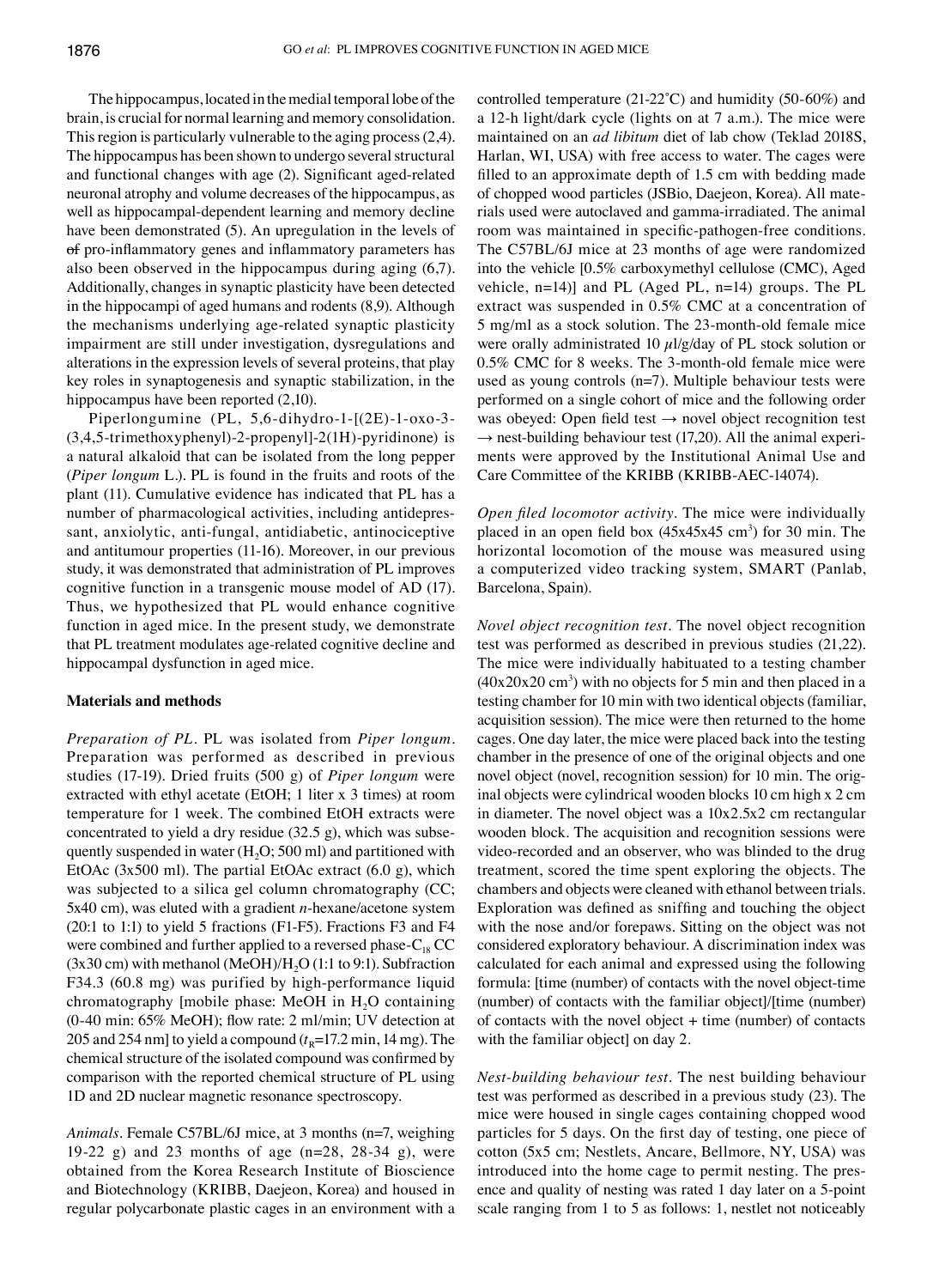touched (>90% intact); 2, nestlet partially torn up (50-90% remaining intact); 3, mostly shredded, but often no identifiable nest site; 4, an identifiable but flat nest; and 5, a (near) perfect nest. Immediately afterward, the mice were group-housed as before.

*Western blot analysis.* Western blot analysis was performed as described in a previous study (21). Following 8 weeks of PL treatment, the mice were sacrificed and the hippocampal tissues were rapidly removed and homogenized in a homogenization buffer (50 mM Tris-HCl, pH 8.0, 150 mM NaCl, 1% Nonidet P-40, 0.1% sodium dodecyl sulfate and 0.1% sodium deoxycholate) containing a cocktail of protease inhibitors (Roche Diagnostics GmbH, Mannheim, Germany). Protein samples were resolved by performing sodium dodecyl sulfate-polyacrylamide gel electrophoresis. The samples were then transferred onto polyvinylidene fluoride membranes (Bio-Rad Laboratories, Inc., Hercules, CA, USA). The blots were incubated with primary antibodies followed by secondary antibodies, and specific signals were visualized using an Enhanced Chemi Luminescence kit (Intron Biotechnology, Gyeonggi‑do, Korea). Western blot images were quantified using Quantity One 1‑D analysis software version 4.6.1 (Bio-Rad Laboratories, Inc.). The primary antibodies used were vesicular glutamate transporter 1 (VGLUT1; 1:1,000, #135 302, SYSY, Göttingen, Germany), vesicular glutamate transporter 2 (VGLUT2; 1:1,000, #75-067 UC Davis/NIH NeuroMab Facility, Davis, CA, USA), glutamate receptor 1 (GluR1; a gift from Dr J.R. Lee, KRIBB, Daejeon, Korea, 1:1,000), *N*-methyl‑D‑aspartate receptor subtype 2B [(NR2B, 1:1,000, #4212, Cell Signaling Technology (CST), Danvers, MA, USA)], phosphorylated (p-)NR2B (p-Tyr-1472-NR2B, 1:1,000, #4208, CST), synaptophysin (1:1,000, #S5768, Sigma-Aldrich Co. LLC; Merck KGaA, Darmstadt, Germany), post-synaptic density protein 95 (PSD‑95, 1:1,000, #124 014, SYSY), glutamate decarboxylase 65/67 (GAD65/67, 1:1,000, #AB1511, Merck KGaA), gephyrin (1:1,000, #147 011, SYSY), vesicular GABA transporter (VGAT, 1:1,000, #131 002, SYSY), cAMP response element binding protein (CREB, 1:1,000, #06-863, Merck KGaA), p‑CREB (p-Ser133‑CREB, 1:1,000, #06-519, Merck KGaA), calcium/calmodulin-dependent protein kinase type II  $\alpha$  (CaMKII $\alpha$ , 1:1,000, #sc-13141, Santa Cruz Biotechnology, Inc., Dallas, TX, USA), p‑CaMKIIα (p-Thr-286‑CaMKIIα, 1:1,000, #sc-12886, Santa Cruz Biotechnology, Inc.), extracellular signal-regulated kinases 1/2 (ERK1/2, 1:1,000, #9102, CST), p-ERK1/2 (p-Thr202/Tyr204-ERK1/2, 1:1,000, #9101, CST) and β-actin (1:1,000, #MAB1501, Merck KGaA). The secondary antibodies used were horseradish peroxidase-conjugated goat anti-rabbit IgG (1:2,000, #NCI1460KR, Thermo Fisher Scientific, Inc., Waltham, MA, USA) or goat anti-mouse (1:2,000, #sc-2005, Santa Cruz Biotechnology).

*Histological analysis.* Immunohistochemistry and immunofluorescence staining were performed as previously described (21,24-26). Following 8 weeks of PL treatment, the mice were deeply anesthetized (250 mg/kg Avertin, intraperitoneally) and transcardially perfused with saline followed by 4% paraformaldehyde in phosphate-buffered saline (PBS). The brains were removed, post-fixed overnight, and then cut into  $40$ - $\mu$ m-thick coronal sections using a vibratome (Vibratome VT1000A, Leica Microsystems GmbH, Wetzlar, Germany). The free-floating sections were then incubated in PBS containing  $3\%$  H<sub>2</sub>O<sub>2</sub> (v/v), rinsed 3 times in PBS, and blocked with serum for 1 h at room temperature. The sections were then incubated with the phospho-CREB (Ser133, 1:1,000, #06-519, Merck KGaA), doublecortin (DCX, 1:1,000, #sc-8666, Santa Cruz Biotechnology), 4-hydroxy-2-nonenal (4-HNE, 1:1,000, #HNE11-S, Alpha Diagnostic, San Antonio, TX, USA), ionized calcium-binding adapter molecule 1 (Iba1, 1:1,000, #019-19741, Wako Chemicals USA, Inc., Richmond, VA, USA) and glial fibrillary acidic protein (GFAP, 1:1,000, #Z-0334, Dako, Glostrup, Denmark) primary antibodies overnight at 4˚C. The sections were then washed and incubated with biotinylated secondary anti-rabbit IgG (1:200, #BA-1000, Vector Laboratories, Inc., Burlingame, CA, USA), followed by the avidin-biotinylated peroxidase complex (Vector Laboratories, Inc.) and 3,3'-diaminobenzidine (Sigma-Aldrich Co. LLC; Merck KGaA). Immunofluorescence staining was then performed with an Alexa Fluor 594 goat anti-rabbit IgG antibody (secondary antibody, 1:200, #A11012, Thermo Fisher Scientific, Inc.). Sections containing the hippocampus were selected and the number of doublecortin-positive cells in the dentate gyrus (DG) were counted under a microscope (Olympus Corp., Tokyo, Japan). The intensity of 4-HNE- and p‑CREB-stained cells and the percentage area occupied by GFAP- and Iba-1-positive cells in hippocampal CA1, CA3 and DG were assessed using the MetaMorph image analyser (Molecular Devices, LLC, Sunnyvale, CA, USA).

*Statistical analysis.* GraphPad PRISM (GraphPad Software, Inc., La Jolla, CA, USA) software was used to perform the statistical analyses. Two-sample comparisons were performed using a Student's t-test, while multiple comparisons were made using a one-way ANOVA followed by the Tukey-Kramer's post hoc test. Associations between distance and discrimination index were examined by Pearson's correlation coefficient. All data are presented as the means  $\pm$  SEM and statistical differences are accepted at the  $5\%$  level (P<0.05), unless otherwise indicated.

## **Results**

*PL improves the performance of aged mice in novel object recognition and nest building tasks.* The aged female C57BL/6J mice (23 months old) were randomly separated into the vehicle- and PL-treated groups. PL was administered at a dose of 50 mg/kg/day for 8 weeks, from the ages of 23 to 25 months. The experimental design is presented in Fig. 1A. The aged mice (24 months of age) exhibited a significantly lower locomotor activity in the open field test than the young control mice (Fig. 1B, P<0.05). PL treatment did not markedly affect the exploratory behaviour of the aged mice compared to the aged vehicle group (Fig. 1B, P>0.05). To determine whether PL can improve cognitive function in aged mice, we performed the novel object recognition test. In the recognition session, with two different objects (one novel and the other familiar), the young control mice explored the novel object for a relatively long time period and a made contact with it a relatively high number of times, yielding a discrimination index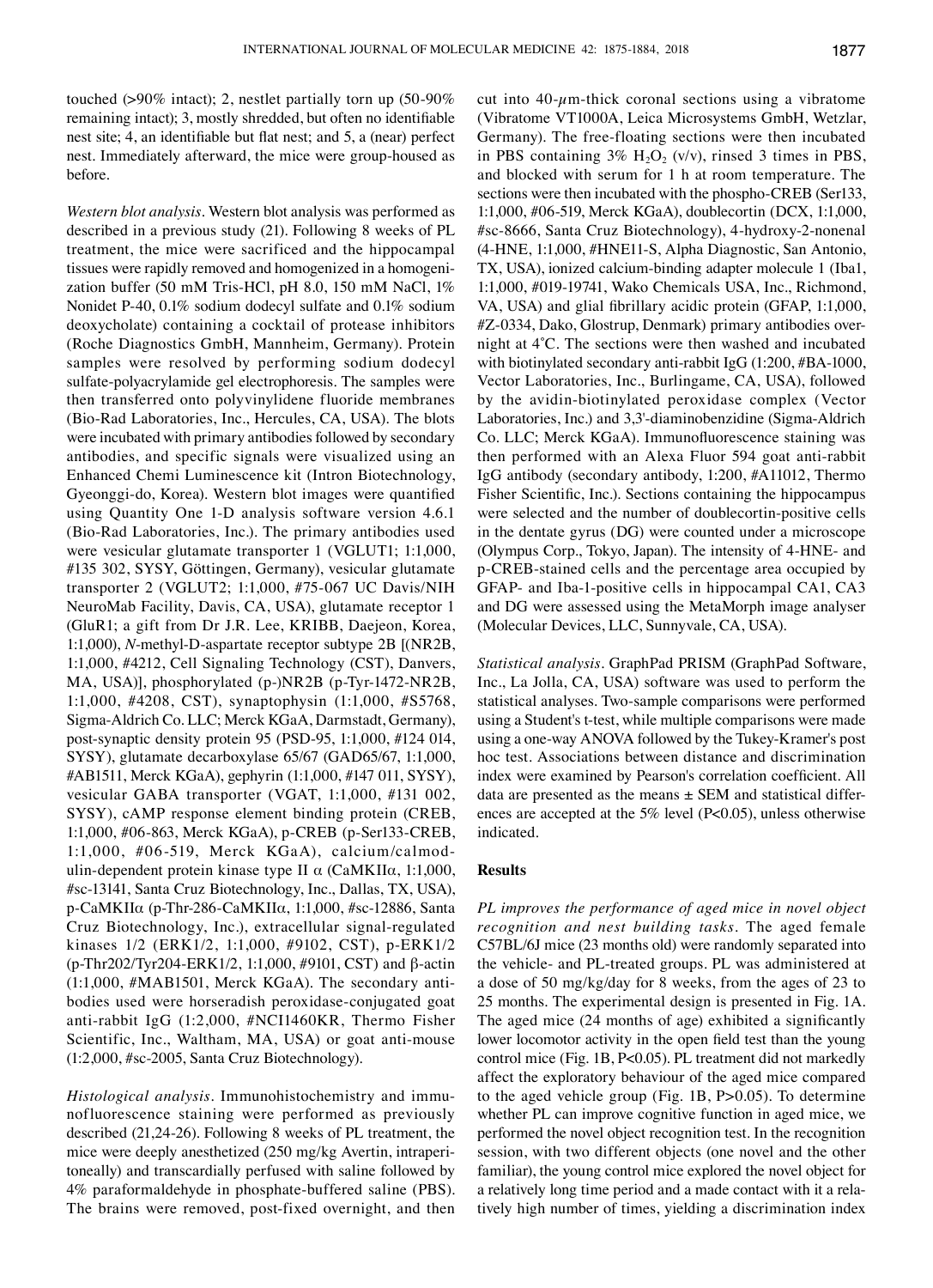

Figure 1. Effect of piperlongumine (PL) on novel object recognition and nest building in aged female mice. (A) Experimental design for PL treatment, behaviour testing and sampling. Open field test, novel object recognition test and nest building behaviour test were performed at 39, 42 and 54 days of PL treatment. (B) Total locomotor activity for a 30-min period in young control mice and aged mice following treatment with the vehicle or PL (young control; n=7, aged vehicle; n=14, aged PL; n=14). (C) The presence and quality of nesting over a 24 h period, rated on a 5-point scale, in young control mice and aged mice following treatment with the vehicle, or PL (young control;  $n=7$ , aged vehicle;  $n=8$ , aged PL;  $n=9$ ). (D and E) The discrimination index [(D) the time spent exploring and (E) the number of contacts] of the young mice, and aged mice following treatment with the vehicle or PL in the novel object recognition test (young control; n=6, aged vehicle; n=14, aged PL; n=14). (F and G) The correlation between locomotor activity in open field test and discrimination index in novel object recognition test in aged mice was absent [F, between locomotion (B) and DI (time, D), r=0.09955, P=0.6285; G, between locomotion (B) and DI (number, E), r=0.04872, P=0.8132, n=26]. \* P<0.05 and \*\*P<0.01, significant differences from an indicated group, determined by one‑way ANOVA, followed by Tukey-Kramer's post-hoc test.

(DI) of approximately  $0.24 \pm 0.08$  and  $0.15 \pm 0.07$ , indicating that they had a memory of the familiar object (Fig. 1D and E). By contrast, the aged mice treated with the vehicle exhibited a DI that was significantly lower than that of the younger controls (-0.05±0.05 and -0.06±0.04, Fig. 1D and E), which is consistent with impaired cognition. PL treatment markedly increased the DI in aged mice to approximately 0.24±0.06 and 0.17±0.05 (Fig. 1D and E), reflecting a therapeutic effect of PL on age-related cognitive impairment. PL treatment did not alter the total exploration time (aged vehicle,  $10.14 \pm 1.11$  sec; aged PL, 8.97±0.48 sec, P=0.466) and total number of contacts (aged vehicle, 16.92±2.22; aged PL, 19.71±1.25, P=0.680) to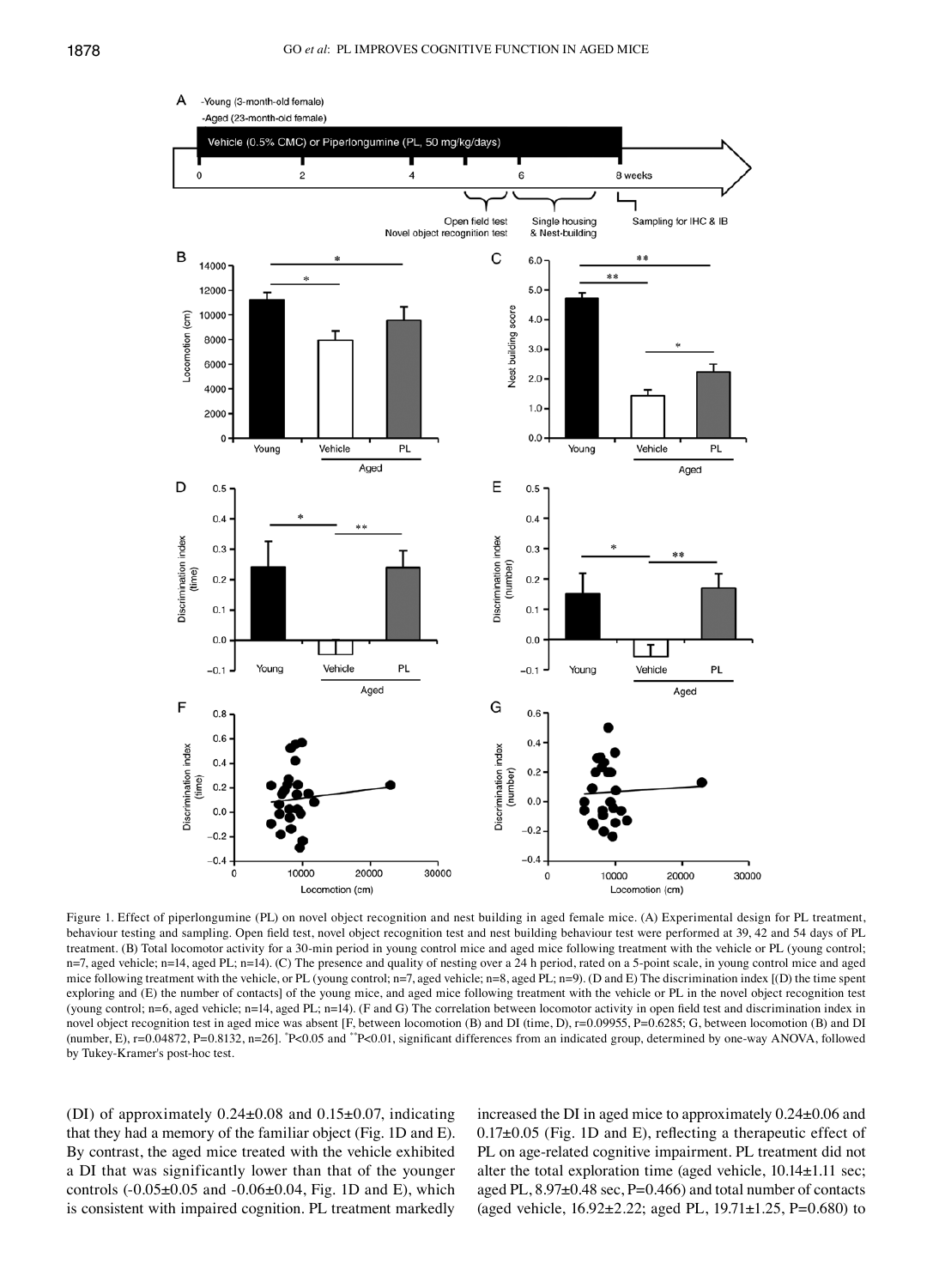

Figure 2. Effect of piperlongumine (PL) on neuroinflammation and oxidative stress in the hippocampus. Activation of microglia and astrocytes was analysed by immunohistochemical staining against glial fibrillary acidic protein (GFAP), ionized calcium binding adaptor molecule 1 (Iba1) and 4‑hydroxynonenal (4-HNE), respectively. Images showing (A) GFAP, (B) Iba1, and (C) 4-HNE labelling in the hippocampus of aged mice treated with the vehicle or PL. (D) Percentage area of hippocampus [CA3, CA1 and dentate gyrus (DG)] occupied by astrocytes (thus GFAP labelled; aged vehicle; n=6, aged PL; n=9) in aged mice treated with the vehicle or PL. (E) Percentage area of hippocampus (CA3, CA1, and DG) occupied by microglia (thus Iba-1 labelled; aged vehicle; n=6, aged PL; n=9) in aged mice treated with the vehicle or PL. (F) 4-HNE-intensity in the hippocampus (CA3, CA1, DG) in aged mice treated with the vehicle or PL aged vehicle; n=4, aged PL; n=4). Scale bar, 200  $\mu$ m. Data are presented as the means  $\pm$  SEM.

both objects (familiar  $+$  novel) on day 2, indicating no influence on the total exploration activity of PL in the novel object recognition test. Additionally, we could not find any association between the distance in the open field test and the DI in the novel object recognition test in the aged mice (Fig. 1F and G,  $P > 0.05$ ).

Previous studies have reported that nest building, which is an indicator of well-being and social context in mice, is decreased in aging in rodent models of AD (27,28). Reduced nesting has also been observed in mice with hippocampal lesions (29). In this study, the nesting score in the nest building test was significantly lower in the aged mice than in the young control mice (Fig. 1C, P<0.05). PL significantly increased the nesting score in the aged mice (Fig. 1C, P<0.05). These results indicate that treatment with PL may improve cognitive and social decline without affecting locomotion in aged mice.

*PL did not alter the glia activation and lipid peroxidation in the hippocampus of aged mice.* An upregulation of inflammatory responses and oxidative stress have been observed in the hippocampus in aging (30-33). An increase in inflammation in aging implicates the activation of microglia and astrocytes in the brain over this period (34). In aged brains, there is an increase in the number, size and activation of microglia (34). In this study, to investigate the effects of PL on microglia and astrocytes in aging, we measured the percentage area occupied by astrocytes (Fig. 2A and D) and microglia (Fig. 2B and E) in hippocampus through immunohistochemical assay. Additionally, immunofluorescence analysis for oxidative stress (4-HNE, an indicator of lipid peroxidation) in the hippocampus was performed (Fig. 2C and F). PL administration at a dose of 50 mg/kg/day for 8 weeks had no significant effect on glial activation and oxidative stress in the hippocampus at this point in aging.

*PL increases the phosphorylation of NR2B, ERK1/2 and CaMKIIα in the hippocampus of aged mice.* As the results from the behavioural tests pointed to a reduction in age-related cognitive impairment with PL treatment, we examined the level of synaptic markers in the hippocampus of the aged mice treated with the vehicle or PL. As indicated by the results of western blot analysis, the expression levels of gephyrin, VGAT, GAD65/67, PSD95, VGLUT1, VGLUT2 and synaptophysin were similar between the aged vehicle and aged PL groups (Fig. 3A and B). Additionally, PL had no effect on the protein expression of the AMPA (GluR1) or NMDA (NR2B) receptors (Fig. 3C and D). Of note, the levels of phosphorylation of NR2B (Tyr1472), ERK1/2 (Thr202/Tyr204) and (Thr286) were significantly higher in the aged mice treated with PL than in the aged mice treated with the vehicle (Fig. 3C and D). There was a tendency for the phosphorylation of CREB (Ser133) to be slightly higher in the aged PL group than the aged vehicle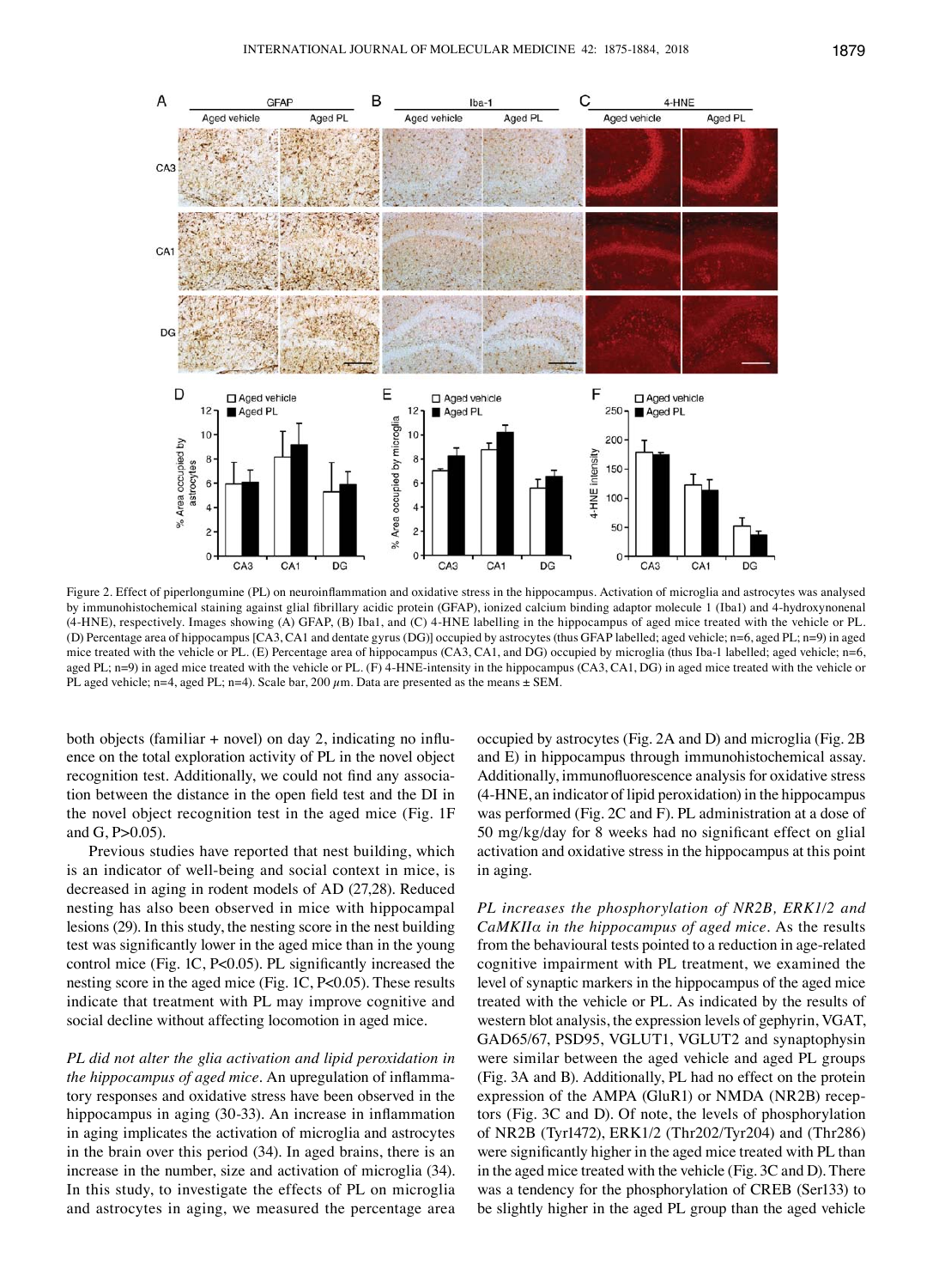

Figure 3. Effect of piperlongumine (PL) on the expression of synaptic proteins and NMDAR signalling proteins. (A and B) Western blot analysis and quantitative analysis of the expression of synaptic proteins [gephyrin, vesicular GABA transporter (VGAT), glutamate decarboxylase 65/67 (GAD65/67), postsynaptic density protein 95 (PSD95), vesicular glutamate transporter 1 (VGLUT1), vesicular glutamate transporter 2 (VGLUT2) and synaptophysin, aged vehicle; n=5, aged PL; n=7] in hippocampal homogenates of aged mice treated with the vehicle or PL. (C and D) Western blot analysis and quantitative analysis of the expression of NMDAR signalling proteins [glutamate receptor 1 (GluR1), *N*-methyl-D-aspartate receptor subtype 2B (NR2B), p-NR2B, extracellular signal-regulated kinase (ERK)1/2, p-ERK1/2, calcium/calmodulin-dependent protein kinase type II α (CaMKIIα), p-CaMKIIα, cAMP response element binding protein (CREB) and p-CREB, aged vehicle; n=5, aged PL; n=7] in hippocampal homogenates of aged mice treated with the vehicle or PL. \*P<0.05 and \*\*P<0.01, significant differences from the aged vehicle, as shown by the Student's t-test. Data are presented as the means  $\pm$  SEM.

group, although this difference was not significant. To further investigate the level of p‑CREB in the areas of the hippocampus, we measured the integrated optical density (IOD) of p‑CREB by immunohistochemical assay in the CA1, CA3, and DG of the aged vehicle- and aged PL-treated mice (Fig. 4). The IOD in the CA3 was markedly higher in the aged mice treated with PL than in the aged mice treated with the vehicle (Fig. 4A and C, P<0.01); however, the level of p-CREB in the CA1 and DG did not differ significantly between the groups (Fig. 4A, B and D). Taken together, these results suggest that the molecular signalling pathways involving NR2B, CaMKIIα, ERK1/2 and CREB are regulated by PL treatment in the hippocampus of the aged mice.

*PL increases neurogenesis in the DG of aged mice.* Neurogenesis markedly declines with aging and, thus, the maintenance of an adequate level of hippocampal neurogenesis is another important factor to consider in maintaining cognitive function (35). In this study, to investigate whether PL treatment affects hippocampal neurogenesis, we examined neuronal proliferation by immunohistochemistry using the neuroblast marker, DCX, in the DG of aged mice treated with the vehicle or PL (Fig. 5). The number of DCX-positive cells was markedly lower in the aged mice treated with the vehicle than in the young control group (Fig. 5). However, the number of DCX‑positive cells was significantly higher in the PL treated aged mice than in the vehicle treated aged mice (Fig. 5, P<0.05). These results suggest that PL increases adult neurogenesis in the DG of aged mice.

#### **Discussion**

Aging is a natural biological process that is associated with physical and cognitive decline. Notably, in both normal aging and under pathological conditions, cognitive decline can diminish the quality of life. In the present study, we found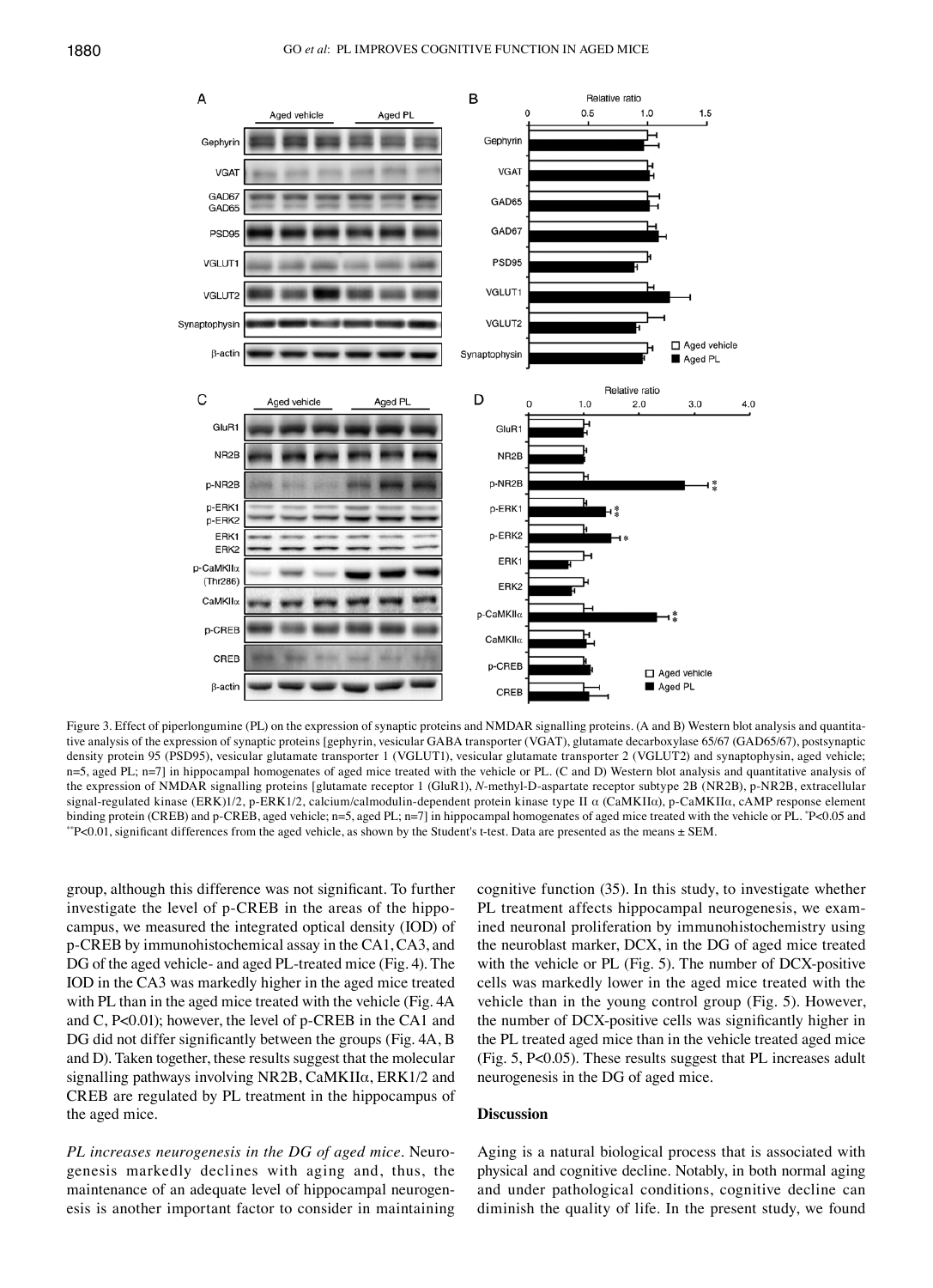

Figure 4. Effect of piperlongumine (PL) on the phosphorylation of CREB in the hippocampus of aged mice. (A) Images showing anti-p-CREB antibody-stained CA1, CA3 and dentate gyrus (DG) of the hippocampus in aged mice treated with the vehicle or PL. Results of the quantitative analysis of the relative intensity of p‑CREB in the (B) CA1, (C) CA3, and (D) DG of aged mice treated with the vehicle or PL (aged vehicle; n=5, aged PL; n=4). Scale bar, 200 µm. \*\*P<0.01, significant differences from the aged vehicle, as shown by the Student's t-test. Data are presented as the means  $\pm$  SEM.



Figure 5. Effect of piperlongumine (PL) on hippocampal neurogenesis. (A) Representative photomicrographs of the DG of the hippocampus of young control, aged vehicle and aged PL groups. Arrows indicate doublecortin (DCX)-positive cells. (B) The number of DCX-positive cells in the DG area of aged mice treated with the vehicle or PL and young mice (young control;  $n=5$ , aged vehicle;  $n=6$ , aged PL;  $n=9$ ). Scale bar, 100  $\mu$ m. \*P<0.05 and \*\*P<0.01, significant differences from an indicated group, determined by one-way ANOVA, followed by Tukey-Kramer's post-hoc test. Data are presented as the means ± SEM.

that treatment with piperlongumine (PL), isolated from the long pepper, significantly improved cognitive function in novel object recognition and performance in nest building in 25-month-old female mice. These effects appear to be partly due to the modulation of neuronal activity and neurogenesis in the hippocampus. We found that treatment with PL increased the phosphorylation levels of the NR2B subunit of the NMDA receptor in the hippocampus of aged mice. Furthermore, we observed that PL significantly increased the phosphorylation of ERK1/2 at Thr202/Tyr204, CaMKIIα at Thr286, and CREB at Ser133, and increased the number of doublecortin-positive cells.

PL is a primary constituent of *Piper longum*, which has been reported to kill multiple types of cancer cells through the targeting of the stress response to reactive oxygen species (ROS) (14,36). Diagnosis with certain tumours, such as age-related degenerative diseases, increases with age and the molecular alterations that occur in aging can favour carcinogenesis (37). Senescent cells can drive hyperplastic pathology and promote age-related neurodegeneration (38,39). Recently, PL has been reported to be a potential novel lead for the development of senolytic agents (40) and the selective depletion of senescence cells as an anti-aging strategy may prevent cancer and aging-related degenerative diseases. Although in this study, we did not investigate the anti-tumour activities of PL in aged mice, PL treatment may be beneficial through the apoptosis of age-related senescence cells. Cellular senescence is associated with oxidative stress and inflammation (39). An increase in the expression of GFAP has been the most common change to be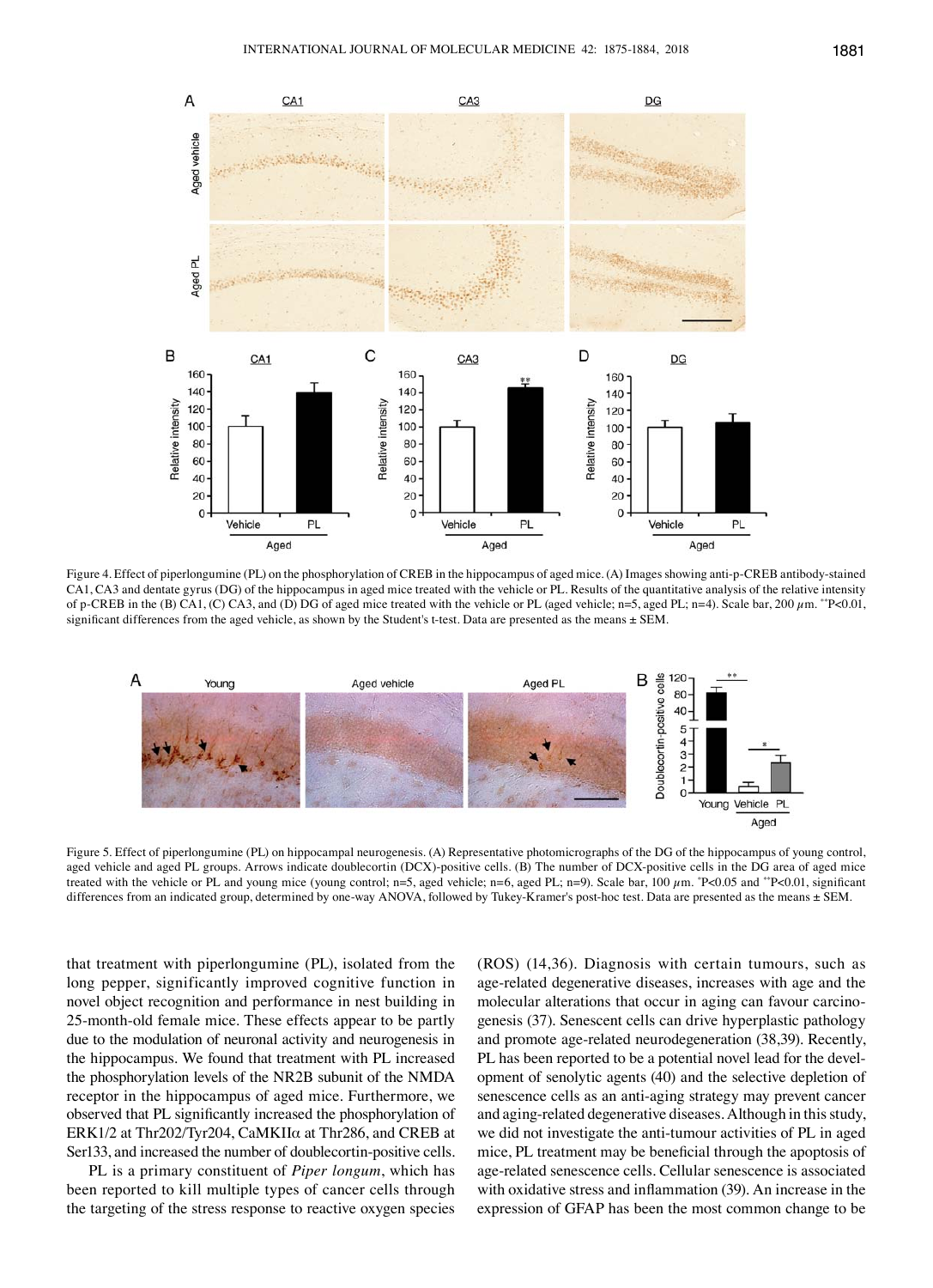observed in astrocytes with aging (41). The results of this study demonstrated that PL did not affect the size of area occupied by glia, such as microglia and astrocytes, in the hippocampus of the aged mice (Fig. 2). We also observed that lipid peroxidation in the hippocampus was not altered in the aged mice (Fig. 2). However, previously, we have demonstrated that PL effectively decreases astrogliosis and microglia activation in the parietal cortex in animal models of AD (17). The results indicated that the inflammation and microglia activation that was triggered by pathological conditions were effectively suppressed by PL treatment.

The precise mechanism of action through which PL improves cognitive function remains unclear. The results of this study demonstrated that PL modulates the NR2B subunit of the NMDA receptor and CaMKII in the hippocampus (Fig. 3). The phosphorylation of NR2B at Tyr-1472 in hippocampus was increased by treatment with PL (Fig. 3C and D). The level of Tyr-1472 phosphorylation is increased after the induction of long-term potentiation (LTP) in the hippocampus, indicating that the phosphorylation of Tyr-1472 is involved in synaptic plasticity (42). Additionally, CaMKII is the main protein of post-synaptic density and is an essential protein for the induction of NMDAR-dependent LTP (43). CaMKIIα promotes synaptic formation, strengthening, and integration into existing neural circuits (44). Autophosphorylation at Thr286 of  $CaMKII\alpha$  is also required for NMDAR-dependent LTP and hippocampus-dependent learning (45). However, CaMKIIα activation is impaired in an age-dependent manner in the hippocampus and amygdala (46). The loss of  $CaMKII\alpha$ activity results in severe electrophysiological abnormalities that are associated with impaired synaptic plasticity and memory formation, while the overexpression of CaMKIIα improves cognitive performance, as assessed by Morris water maze testing (45,47). NR2B-containing NMDARs is coupled to ERK activation (48). The present study demonstrates that the oral administration of PL also significantly increased ERK1/2 and CREB phosphorylation in the hippocampus (Figs. 3 and 4). One of the key signalling proteins activated downstream of CaMKII and ERK is CREB (49,50). It has been well-documented that CREB plays a role in LTP and memory formation (51). A reduction and deficit in CREB signalling has been observed in aged animals (52). The phosphorylation of Ser133 seems to be a critical step in CREB activation (51,53). Total CREB levels do not appear to change; however, the level of p‑CREB is decreased in aged rats (53,54). Additionally, the level of p‑CREB expression has been found to be associated with performance in emotional memory tests, where a higher level of p‑CREB is indicative of a better emotional memory performance (56,57). In the current study, PL significantly increased the phosphorylation of CREB in the CA3 region of the hippocampus (Fig. 4). Therefore, considering the functional role of these molecules in the regulation of cognitive function, the modulation of CaMKII/ERK/CREB signalling transduction could account for the therapeutic effect of PL.

The age-related decline in adult neurogenesis is a well-documented process (58). In mice, aging is associated with a decreased number of neural stem cells in the hippocampus (59). New-born neurons in aged mice are highly associated with neurogenesis-dependent cognition (60). Moreover, hippocampal neurogenesis in response to exercise and enriched environment contributes to hippocampal plasticity (58,61). Previously, we reported that PL markedly increases sirtuin 1 deacetylase activity in *in vitro* assays (17). Sirtuin 1 is one of seven mammalian sirtuins and has been shown to modulate aging and memory (62,63). Although the regulation of neurogenesis by sirtuin 1 has not been investigated in this study, it has been reported that the activation of sirtuin 1 restores cognitive performance and neurogenesis in mice exhibiting reduced adult neurogenesis and lowered hippocampal cognitive abilities (64). In the present study, there were few DCX-positive neuroblasts in the DG of 25-month-old female mice (Fig. 5). Moreover, the aged mice treated with PL exhibited significantly higher number of DCX-positive cells in the DG than in the aged mice treated with the vehicle (Fig. 5). These results suggest that PL may have an effect on neurogenesis by preventing or reversing age-related decline. However, the precise mechanisms responsible for the effect of PL on neurogenesis in aged mice are not yet clear. Further studies, therefore, are warranted to investigate the effects of PL on neurogenesis, including in *in vitro* models. Additionally, studies on target mediators of signalling pathways involved in the formation of new neurons can be utilized to determine the effect of PL on neurogenesis in the adult brain.

In conclusion, our *in vivo* analysis of aged female mice demonstrates that PL improves some properties of aging, such as age-associated cognitive impairments, synaptic dysfunction and the decline in neurogenesis. Although additional studies are required to elucidate the underlying molecular mechanisms and validate the anti-aging effects of PL in male mice, the results of the present study suggest that the activation of NR2B, CaMKIIα, ERK1/2 and CREB, and the increase in neurogenesis following PL treatment may contribute to hippocampal neuronal activity in the aged brain.

## **Acknowledgements**

The authors would like to thank Dr Jae-Ran Lee (KRIBB, Republic of Korea) for the gift of GluR1 antiserum and Mr. In-Bok Lee, Ms. Jung-Hyun Choi, Mr. Young-Keun Choi and Ms. Yun-Jeong Seo for their technical assistance.

## **Funding**

This study was supported by the KRIBB Research Initiative Program of the Republic of Korea, and the Development of Platform Technology for Innovative Medical Measurements funded by Korea Research Institute of Standards and Science (KRISS-2017-GP2017-0020).

#### **Availability of data and materials**

The datasets used and/or analysed during the current study are available from the corresponding author on reasonable request.

#### **Authors' contributions**

JG, TSP, HYP, GHH, and YKR carried out the experiment and analysed the data. CHL, SK, WKO, and KSK conceived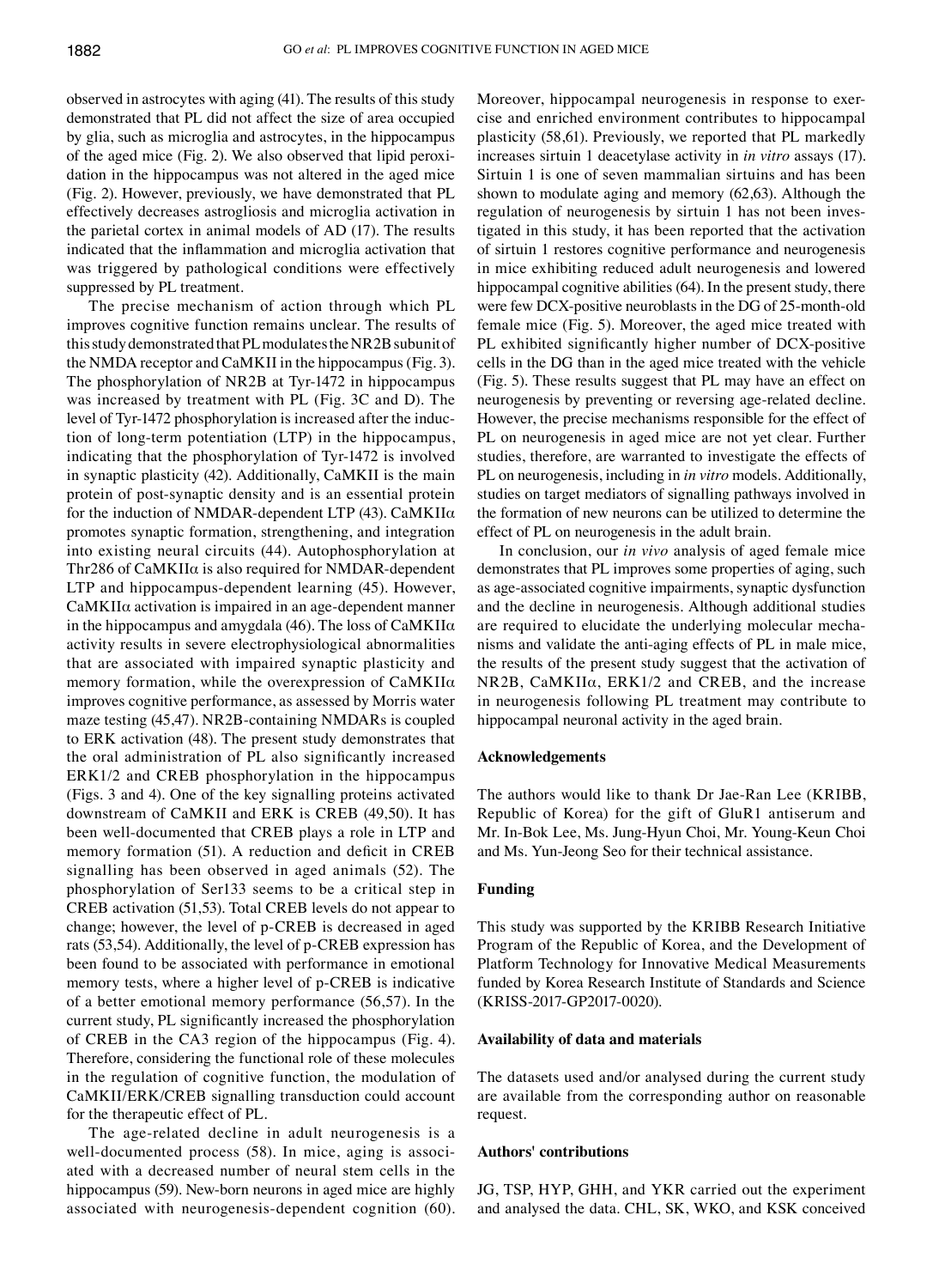and planned the experiments. JG, CHL, and KSK wrote the manuscript. YHK, JHH, DHC, DYH and JRN contributed to sample preparation and analysed the data. All authors have read and approved the final manuscript.

## **Ethics approval and consent to participate**

All animal experiments were approved by the Institutional Animal Use and Care Committee of the KRIBB (KRIBB-AEC‑14074).

## **Patient consent for publication**

Not applicable.

# **Competing interests**

The authors declare that they have no competing interests.

#### **References**

- 1. Morrison JH and Hof PR: Life and death of neurons in the aging brain. Science 278: 412-419, 1997.
- 2. Bettio LEB, Rajendran L and Gil-Mohapel J: The effects of aging in the hippocampus and cognitive decline. Neurosci Biobehav Rev 79: 66-86, 2017.
- 3. Aaboe K, Knop FK, Vilsboll T, Vølund A, Simonsen U, Deacon CF, Madsbad S, Holst JJ and Krarup T: KATP channel closure ameliorates the impaired insulinotropic effect of glucose-dependent insulinotropic polypeptide in patients with type 2 diabetes. J Clin Endocrinol Metab 94: 603-608, 2009.
- 4. Geinisman Y, Detoledo-Morrell L, Morrell F and Heller RE: Hippocampal markers of age-related memory dysfunction: Behavioral, electrophysiological and morphological perspectives. Prog Neurobiol 45: 223-252, 1995.
- 5. Driscoll I, Howard SR, Stone JC, Monfils MH, Tomanek B, Brooks WM and Sutherland RJ: The aging hippocampus: A multi-level analysis in the rat. Neuroscience 139: 1173-1185, 2006.
- 6. Griffin R, Nally R, Nolan Y, McCartney Y, Linden J and Lynch MA: The age-related attenuation in long-term potentiation is associated with microglial activation. J Neurochem 99: 1263-1272, 2006.
- 7. Ojo JO, Rezaie P, Gabbott PL and Stewart MG: Impact of age-related neuroglial cell responses on hippocampal deterioration. Front Aging Neurosci 7: 57, 2015.
- 8. Gureviciene I, Gurevicius K and Tanila H: Aging and alpha-synuclein affect synaptic plasticity in the dentate gyrus. J Neural Transm (Vienna) 116: 13-22, 2009.
- 9. Lister JP and Barnes CA: Neurobiological changes in the hippocampus during normative aging. Arch Neurol 66: 829-833, 2009.
- 10. Nyffeler M, Zhang WN, Feldon J and Knuesel I: Differential expression of PSD proteins in age-related spatial learning impairments. Neurobiol Aging 28: 143-155, 2007.
- 11. Bezerra DP, Pessoa C, de Moraes MO, Saker-Neto N, Silveira ER and Costa-Lotufo LV: Overview of the therapeutic potential of piplartine (piperlongumine). Eur J Pharm Sci 48: 453-463, 2013.
- 12. CíceroBezerraFelipeF, TrajanoSousaFilhoJ, deOliveiraSouzaLE, AlexandreSilveiraJ, EsdrasdeAndradeUchoa D, RochaSilveiraE, Deusdênia Loiola Pessoa O and de Barros Viana GS: Piplartine, an amide alkaloid from Piper tuberculatum, presents anxiolytic and antidepressant effects in mice. Phytomedicine 14: 605-612, 2007.
- 13. Rodrigues RV, Lanznaster D, Longhi Balbinot DT, Gadotti Vde M, Facundo VA and Santos AR: Antinociceptive effect of crude extract, fractions and three alkaloids obtained from fruits of Piper tuberculatum. Biol Pharm Bull 32: 1809-1812, 2009.
- 14. Raj L, Ide T, Gurkar AU, Foley M, Schenone M, Li X, Tolliday NJ, Golub TR, Carr SA, Shamji AF, *et al*: Selective killing of cancer cells by a small molecule targeting the stress response to ROS. Nature 475: 231-234, 2011.
- 15. Rao VR, Muthenna P, Shankaraiah G, Akileshwari C, Babu KH, Suresh G, Babu KS, Chandra Kumar RS, Prasad KR, Yadav PA, *et al*: Synthesis and biological evaluation of new piplartine analogues as potent aldose reductase inhibitors (ARIs). Eur J Med Chem 57: 344-361, 2012.
- 16. Navickiene HM, Alécio AC, Kato MJ, Bolzani VD, Young MC, Cavalheiro AJ and Furlan M: Antifungal amides from Piper hispidum and Piper tuberculatum. Phytochemistry 55: 621-626, 2000.
- 17. Go J, Ha TKQ, Seo JY, Park TS, Ryu YK, Park HY, Noh JR, Kim YH, Hwang JH, Choi DH, *et al*: Piperlongumine activates Sirtuin1 and improves cognitive function in a murine model of Alzheimer's disease. J Funct Foods 43: 103-111, 2018.
- 18. Peng S, Zhang B, Meng X, Yao J and Fang J: Synthesis of piper- longumine analogues and discovery of nuclear factor erythroid 2-related factor  $2$  (Nrf2) activators as potential neuroprotective agents. J Med Chem 58: 5242-5255, 2015.
- 19. Tabuneng W, Bando H and Amiya T: Studies on the constituents of the crude drug 'piperis longi fructus'. On the alkaloids of fruits of *piper longum* L. Chem Pharm Bull 31: 3562-3565, 1983.
- 20. Jang S, Dilger RN and Johnson RW: Luteolin inhibits microglia and alters hippocampal-dependent spatial working memory in aged mice. J Nutr 140: 1892-1898, 2010.
- 21. Park HY, Ryu YK, Kim YH, Park TS, Go J, Hwang JH, Choi DH, Rhee M, Lee CH and Kim KS: Gadd45β ameliorates L‑DOPA-induced dyskinesia in a Parkinson's disease mouse model. Neurobiol Dis 89: 169-179, 2016.
- 22. Park TS, Ryu YK, Park HY, Kim JY, Go J, Noh JR, Kim YH, Hwang JH, Choi DH, Oh WK, *et al*: Humulus japonicus inhibits the progression of Alzheimer's disease in a APP/PS1 transgenic mouse model. Int J Mol Med 39: 21-30, 2017.
- 23. Deacon RM, Cholerton LL, Talbot K, Nair-Roberts RG, Sanderson DJ, Romberg C, Koros E, Bornemann KD and Rawlins JN: Age‑dependent and ‑independent behavioral deficits in Tg2576 mice. Behav Brain Res 189: 126-138, 2008.
- 24. Kim YJ, Kang Y, Park HY, Lee JR, Yu DY, Murata T, Gondo Y, Hwang JH, Kim YH, Lee CH, *et al*: STEP signaling pathway mediates psychomotor stimulation and morphine withdrawal symptoms, but not for reward, analgesia and tolerance. Exp Mol Med 48: e212, 2016.
- 25. Ryu YK, Kang Y, Go J, Park HY, Noh JR, Kim YH, Hwang JH, Choi DH, Han SS, Oh WK, *et al*: Humulus japonicus prevents dopaminergic neuron death in 6-hydroxydopamine-induced models of Parkinson's disease. J Med Food 20: 116-123, 2017.
- 26. Ryu YK, Park HY, Go J, Choi DH, Kim YH, Hwang JH, Noh JR, opment of L-DOPA-induced dyskinesia in a murine model of Parkinson's disease. Mol Neurobiol 55: 5715-5726, 2018.
- 27. Wesson DW and Wilson DA: Age and gene overexpression interact to abolish nesting behavior in Tg2576 amyloid precursor protein (APP) mice. Behav Brain Res 216: 408-413, 2011.
- 28. Filali M, Lalonde R and Rivest S: Subchronic memantine administration on spatial learning, exploratory activity, and nest-building in an APP/PS1 mouse model of Alzheimer's disease. Neuropharmacology 60: 930-936, 2011.<br>29. Deacon RM, Croucher A and Rawlins JN: Hippocampal cyto-
- 29. Deacon RM, Croucher A and Rawlins JN: Hippocampal cyto- toxic lesion effects on species-typical behaviours in mice. Behav Brain Res 132: 203-213, 2002.
- 30. Cribbs DH, Berchtold NC, Perreau V, Coleman PD, Rogers J, Tenner AJ and Cotman CW: Extensive innate immune gene activation accompanies brain aging, increasing vulnerability to cognitive decline and neurodegeneration: A microarray study. J Neuroinflamm 9: 179, 2012.
- 31. Harman D: Aging: A theory based on free radical and radiation chemistry. J Gerontol 11: 298-300, 1956.
- 32. Stebbings KA, Choi HW, Ravindra A and Llano DA: The impact of aging, hearing loss, and body weight on mouse hippocampal redox state, measured in brain slices using fluorescence imaging. Neurobiol Aging 42: 101-109, 2016.
- 33. Cini M and Moretti A: Studies on lipid peroxidation and protein oxidation in the aging brain. Neurobiol Aging 16: 53-57, 1995.
- 34. von Bernhardi R, Eugenín-von Bernhardi L and Eugenín J: Microglial cell dysregulation in brain aging and neurodegenera- tion. Front Aging Neurosci 7: 124, 2015.
- 35. Lee SW, Clemenson GD and Gage FH: New neurons in an aged brain. Behav Brain Res 227: 497-507, 2012.
- 36. Bharadwaj U, Eckols TK, Kolosov M, Kasembeli MM, Adam A, Torres D, Zhang X, Dobrolecki LE, Wei W, Lewis MT, et al: Drug-repositioning screening identified piperlongumine as a direct STAT3 inhibitor with potent activity against breast cancer. Oncogene 34: 1341-1353, 2015.